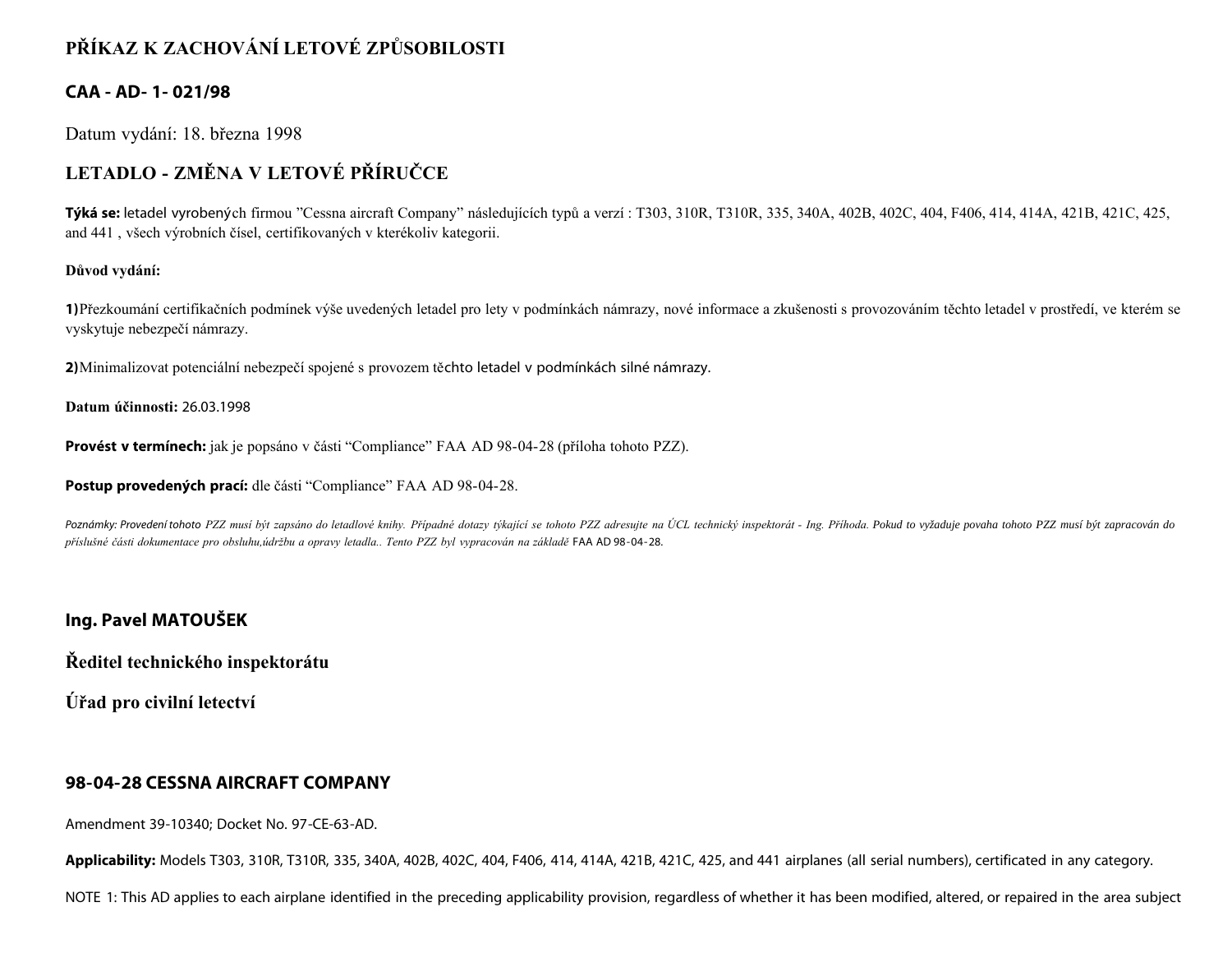to the requirements of this AD. For airplanes that have been modified, altered, or repaired so that the performance of the requirements of this AD is affected, the owner/operator must request approval for an alternative method of compliance in accordance with paragraph (d) of this AD. The request should include an assessment of the effect of the modification, alteration, or repair on the unsafe condition addressed by this AD; and, if the unsafe condition has not been eliminated, the request should include specific proposed actions to address it.

**Compliance:** Required as indicated, unless already accomplished.

To minimize the potential hazards associated with operating the airplane in severe icing conditions by providing more clearly defined procedures and limitations associated with such conditions, accomplish the following:

a. Within 30 days after the effective date of this AD, accomplish the requirements of paragraphs (a)(1) and (a)(2) of this AD.

NOTE 2: Operators should initiate action to notify and ensure that flight crewmembers are apprised of this change

(1)Revise the FAA-approved Airplane Flight Manual (AFM) by incorporating the following into the Limitations Section of the AFM. This may be accomplished by inserting a copy of this AD in the AFM.

## **"WARNING**

Severe icing may result from environmental conditions outside of those for which the airplane is certificated. Flight in freezing rain, freezing drizzle, or mixed icing conditions (supercooled liquid water and ice crystals) may result in ice build-up on protected surfaces exceeding the capability of the ice protection system, or may result in ice forming aft of the protected surfaces. This ice may not be shed using the ice protection systems, and may seriously degrade the performance and controllability of the airplane.

During flight, severe icing conditions that exceed those for which the airplane is certificated shall be determined by the following visual cues. If one or more of these visual cues exists, immediately request priority handling from Air Traffic Control to facilitate a route or an altitude change to exit the icing conditions.

1.Unusually extensive ice accumulation on the airframe and windshield in areas not normally observed to collect ice.

2.Accumulation of ice on the upper surface of the wing, aft of the protected area.

- Accumulation of ice on the engine nacelles and propeller spinners farther aft than normally observed.
- Since the autopilot, when installed and operating, may mask tactile cues that indicate adverse changes in handling characteristics, use of the autopilot is prohibited when any of the visual cues specified above exist, or when unusual lateral trim requirements or autopilot trim warnings are encountered while the airplane is in icing conditions.
- All wing icing inspection lights must be operative prior to flight into known or forecast icing conditions at night. [NOTE: This supersedes any relief provided by the Master Minimum Equipment List (MMEL).]".

(2) Revise the FAA-approved AFM by incorporating the following into the Normal Procedures Section of the AFM. This may be accomplished by inserting a copy of this AD in the AFM.

## **."THE FOLLOWING WEATHER CONDITIONS**

## **MAY BE CONDUCIVE TO SEVERE**